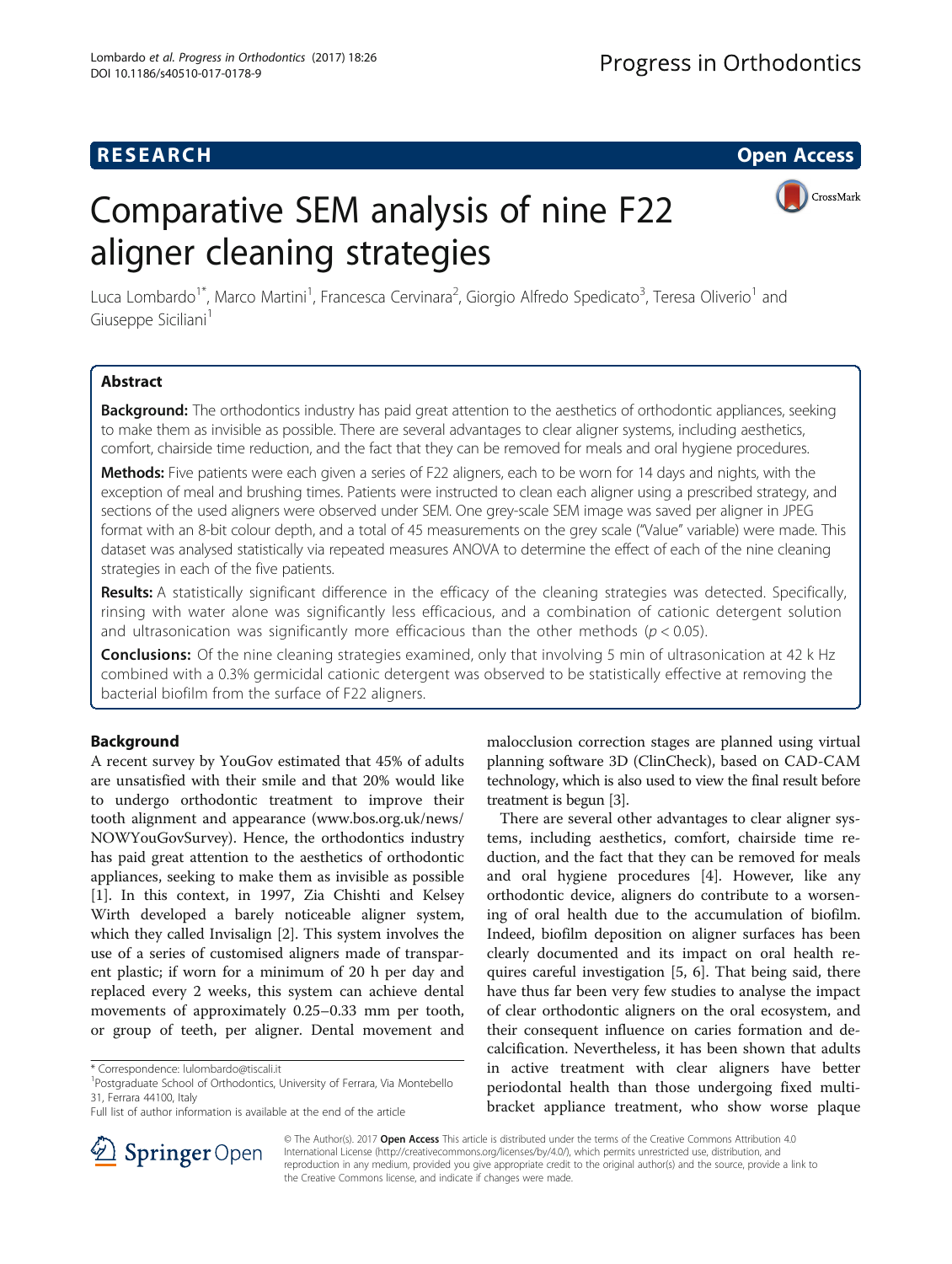index, bleeding on probing and periodontal pocketing [[7](#page-4-0)]. This is likely due to the fact that clear aligners can be removed and, therefore, cleaned more effectively to remove dental plaque—a complex community of microorganisms existing on the surface of the teeth in a polymeric matrix of bacterial origin. This biofilm is the cause of many oral diseases, and it has been estimated that roughly 60% of human infections can be ascribed to microbial biofilms [\[8\]](#page-4-0).

Recent research has shown that a minimal dose of chlorhexidine (0.06%) has no beneficial effect on the oral health of aligner wearers [[9\]](#page-5-0), who must keep their appliances in place for 22 h per day in order to ensure good orthodontic outcomes (though it should be mentioned that many patients also keep their aligners on while eating and drinking). While they are being worn, aligners accumulate plaque and a bacterial biofilm forms around the teeth [\[10](#page-5-0)]. Aligners also limit the buffering, detergent and remineralising effects of saliva.

The biofilm on the enamel is not disturbed by the mechanical action of the lips, cheeks and tongue if an aligner is in place. In fact, one of the main characteristics of the biofilm is the cellular adhesion that occurs between microorganisms and non-exfoliative surfaces. The structure of the biofilm changes according to the bacterial species it is composed of [[11](#page-5-0)–[14](#page-5-0)], but the way in which it is organised protects against the action of chemical and pharmaceutical agents. Indeed, all infections closely linked to the development of the biofilm are highly resistant to non-invasive treatments (i.e. pharmacological) [[12, 15, 16\]](#page-5-0).

However, it has been demonstrated that oral bacteria can be destroyed by ultrasonication, via a mechanical phenomenon known as cavitation (bubble formation) [[17\]](#page-5-0). Hence, in a recent study, published by the *Journal* of Clinical Orthodontics in 2013, Moshiri et al. [\[10\]](#page-5-0) included this method of cleaning in a list of recommendations they drew up for orthodontists. They also included it in the suggested home hygiene protocol to be given to patients in order to ensure optimal outcomes in aligner therapy. In particular, they advised that patients should refrain from eating with their aligners in, remove any white deposits from their aligners, brush their teeth with a soft brush for two minutes, use dental floss and rinse with fluoride mouthwash in the evening, and always put clean aligners into a clean mouth. For aligner cleaning, they advised the use of either an ultrasonic bath or the Invisalign Cleaning System detergent. However, they cited no specific information regarding the efficacy of these methods.

Hence, in order to provide more information on the topic, we set out to conduct a comparative SEM (scanning electron microscopy) study of various appliance cleaning strategies in real-world patients being treated using F22 aligners [\[18, 19](#page-5-0)].

### **Methods**

Five patients were scheduled for orthodontic treatment via clear aligners. Silicon impressions were taken of their upper and lower teeth using the dual-impression method. Class 4 plaster (Ortotypo, Lascod®) was used to make the casts, which were then scanned in the lab using an extraoral scanner (SMART, Open Technologies), to obtain STL files and 3D renderings of the patients' dentition. These were then converted into resin models using a laser printer (EnvisionTEC ULTRA 3SP), which were in turn used as moulds for a series of nine F22 aligners [[18](#page-5-0), [19\]](#page-5-0), formed out of thermoplastic polyurethane (TPU), after isolating them with Isofolan sheets.

Each aligner in the series was worn by the patient for 14 days, being removed only at meals and during oral hygiene procedures. Patients were instructed to clean the nine aligners using the following strategies, respectively:

- 1. Rinsing with water
- 2. Immersion in water in a sonic bath
- 3. Immersion in water in an ultrasonic bath
- 4. Immersion in water and anionic detergent
- 5. Immersion in water and anionic detergent in a sonic bath
- 6. Immersion in water and anionic detergent in an ultrasonic bath
- 7. Immersion in water and cationic detergent
- 8. Immersion in water and cationic detergent in a sonic bath
- 9. Immersion in water and cationic detergent in an ultrasonic bath

The sonic device used (TCS Fresh®) for aligners 2, 5 and 8 in the series features a bath in which to immerse the aligner and vibrates at a frequency 5800 Hz, while the ultrasonic device (iSonic F3900®) used for aligners 3, 6 and 9, though very similar in structure, vibrates at a frequency of 42,000 Hz. According to the manufacturer's instructions, the anionic detergent used (TCS Fresh®) for aligners 4, 5 and 6 should not be used directly in the mouth or for more than 7 days. It is sold in powder form in 1.75-g packets, each to be dissolved in 100 ml of water. Similarly, direct contact with the cationic detergent (benzalkonium chloride, Caelo®) used with aligners 7, 8 and 9, sold in a 0.3% aqueous solution, should also be avoided, as it is toxic to the skin and upon ingestion, and can irritate the skin and eyes. Before replacing in the mouth, therefore, patients were instructed to thoroughly rinse their aligners under running water to remove any trace of detergent. Aligner cleaning times for each strategy were standardised at 5 min, and each disinfection procedure was performed by the patient at home twice a day.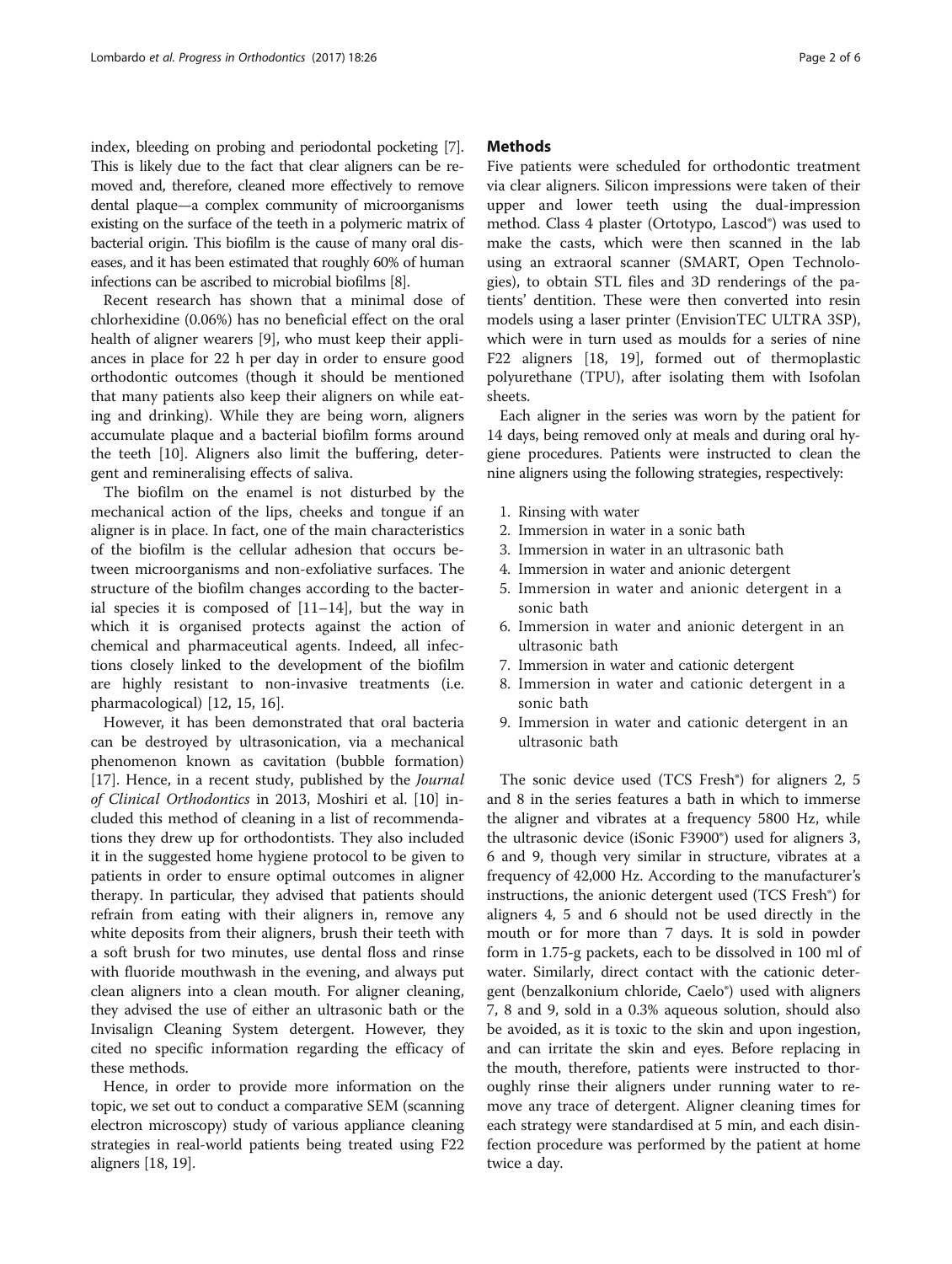

After being worn for 14 days, the aligners were returned to the orthodontist for analysis. Specifically, a  $6 \times 6$ -mm section of each aligner was cut from the vestibular surface of the upper right first premolar area (the transition zone between anterior and posterior sectors). Each section was immediately conserved in glutaraldehyde, and the aligner sealed in a plastic bag; both the container of glutaraldehyde were labelled with the same ID (Fig. 1). The preserved aligner sections were dried and gilded at the University of Ferrara Microscopy Lab and then observed under SEM. The scanning electron microscope was focused on the centre of each sample, which was enlarged 10 thousand times. The resulting SEM images were saved in JPEG format on an 8-bit colour-depth grey scale. A histogram of the grey-scale attributes was created for each SEM image to provide a graphical representation of the number of pixels in the image for each grey on the scale.

The dataset composed of the 45 observations, representing the measures on the grey scale (Value variable) of the nine different cleaning methods (one per aligner) used by the five patients, was then subjected to statistical analysis. Repeated-measures ANOVA was used to determine whether the Value variable was influenced by the

different aligner/cleaning strategy combinations. The software R nlme [\[20\]](#page-5-0) was used for ANOVA modelling, specifying "cleaning strategy" as a "within subject" variable, and the patient as a random factor. In order to identify statistically significant differences between aligner and cleaning strategy combinations, a post hoc analysis was performed using Multcomp software [[21\]](#page-5-0). This analysis showed that the differences between the effects of distinct cleaning strategy pairs were statistically equal to zero.

#### Results

The SEM image analysis (Table 1) and statistical analysis summarising the Value measurements per aligner/cleaning strategy (Table [2\)](#page-3-0) show that the cleaning strategy variable does have a statistically significant effect on the Value ( $p$  value zero), i.e. the "cleanliness" of the aligner. However, as shown in Table [3](#page-3-0) and Fig. [2](#page-3-0), only the first and ninth cleaning strategies (rinsing with water and immersion in water and cationic detergent in an ultrasonic bath, respectively) were significantly different from the others, the former being significantly less efficacious, and the latter being significantly more efficacious.

Table 1 The mean grey values of each image of aligners cleaned by each of the nine cleaning strategies in each of the five patients, showing the mean calculated for each cleaning method

|                 | Method 1 | Method 2 | Method 3 | Method 4 | Method 5 | Method 6 | Method 7 | Method 8 | Method 9 |
|-----------------|----------|----------|----------|----------|----------|----------|----------|----------|----------|
| PT <sub>1</sub> | 143.618  | 126.714  | 111.379  | 112.007  | 109.033  | 124.756  | 132.793  | 117.481  | 81.492   |
| PT <sub>2</sub> | 154.730  | 115.470  | 111.380  | 109.226  | 109.219  | 132.481  | 131.457  | 114.486  | 83.033   |
| PT <sub>3</sub> | 140.032  | 107.871  | 112.168  | 140.546  | 133.622  | 107.512  | 125.045  | 129.604  | 84.454   |
| PT <sub>4</sub> | 163.922  | 114.175  | 131.064  | 108.467  | 145.483  | 138.692  | 117.787  | 119.598  | 80.219   |
| PT <sub>5</sub> | 147.972  | 122.249  | 134.454  | 130.679  | 141.776  | 134.050  | 108.033  | 116.978  | 73.534   |
| <b>MEAN</b>     | 150.055  | 117.296  | 120.089  | 120.185  | 127.827  | 127.498  | 123.023  | 119.629  | 80.546   |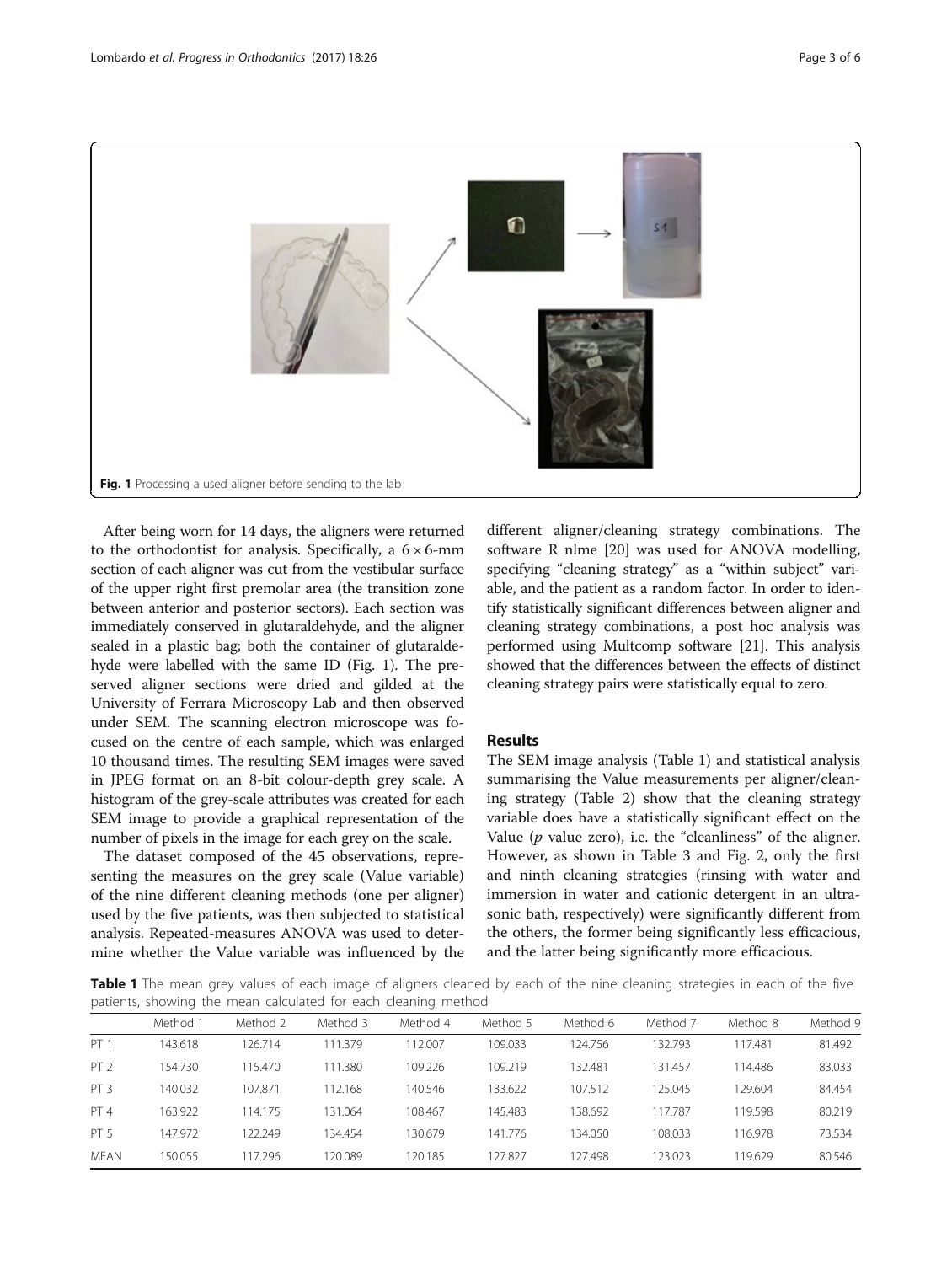| Method         | Length | Mean  | SD    |
|----------------|--------|-------|-------|
|                | 5      | 150.1 | 9.492 |
| $\mathcal{P}$  | 5      | 117.3 | 7.334 |
| 3              | 5      | 120.1 | 11.63 |
| $\overline{4}$ | 5      | 120.2 | 14.57 |
| 5              | 5      | 127.8 | 17.6  |
| 6              | 5      | 127.5 | 12.25 |
| 7              | 5      | 123   | 10.28 |
| 8              | 5      | 119.6 | 5.865 |
| 9              | 5      | 80.55 | 4.232 |

<span id="page-3-0"></span>Table 2 Summarises the values for each cleaning strategy: number of observations, mean grey value and standard deviation

## Discussion

All aligner cleaning strategies did reduce the bacterial biofilm on the surface of our aligner samples, with the exception of rinsing under tap-water alone. However, our data also show that the most efficacious strategy tested was cationic detergent combined with ultrasonication. Our comparative results also appear to confirm the literature reports that the only way to kill bacteria via low-intensity ultrasound is by combining it with a bactericidal agent [[22](#page-5-0), [23\]](#page-5-0). Indeed, we clearly show that a cationic detergent alone is not sufficient to eliminate the bacterial biofilm from the surface of aligners, despite its bactericidal properties, which have been demonstrated in other studies [[24, 25\]](#page-5-0). Similarly, 5 min of 42,000 Hz ultrasound alone was not sufficient to remove the biofilm [\[26](#page-5-0)], and only a combination of the two methods proved useful in this regard according to our statistical analysis.

Indeed, even a brief glance at the SEM images for each of the aligners reveals evident bacterial colonisation of each, with the exception of those cleaned by the ninth strategy, which combined an ultrasonic bath with a cationic bactericide. These compare very favourably not only with those rinsed with water alone, which show visible layers of abundant bacteria organised into a biofilm, but also those cleaned using the other strategies (2–8), which show variable levels of bacterial proliferation.

As the SEM image of the unused aligner (Fig. 3) is much darker than that cleaned by the first method (Fig. [4](#page-4-0))—rinsing with water alone—we decided to numerically quantify the visible biofilm on the aligner

**Table 3** A  $p$  value of zero indicates that the ANOVA test used is significant and refutes the hypothesis that all methods tested are similar

|             | numDF | denDF | F value | p value       |  |  |  |
|-------------|-------|-------|---------|---------------|--|--|--|
| (Intercept) |       | 32    | 5317    |               |  |  |  |
| Method      |       | 32    | 13.13   | 0.00000003592 |  |  |  |



sections using grey-scale analysis, taking a mean of the levels of grey in the images of the aligners cleaned by each method. The cleaner aligners are darker in colour and show grey-scale levels closer to that of the unused aligner, i.e. 61.924, which appears totally dark. Bacterial proliferation on the surface of the aligner, on the other hand, makes them appear lighter in colour, and the multi-layer biofilm causes the mean level of grey to differ considerably from that of the clean TPU of the unused aligner. By statistically analysing this data, we were able to confirm that there was indeed a statistically significant relationship between the SEM grey-scale levels and the cleanliness of the aligner sections.

Careful SEM analysis of the aligner sections cleaned via the ninth method (Fig. [5](#page-4-0)), i.e. ultrasonic bath and

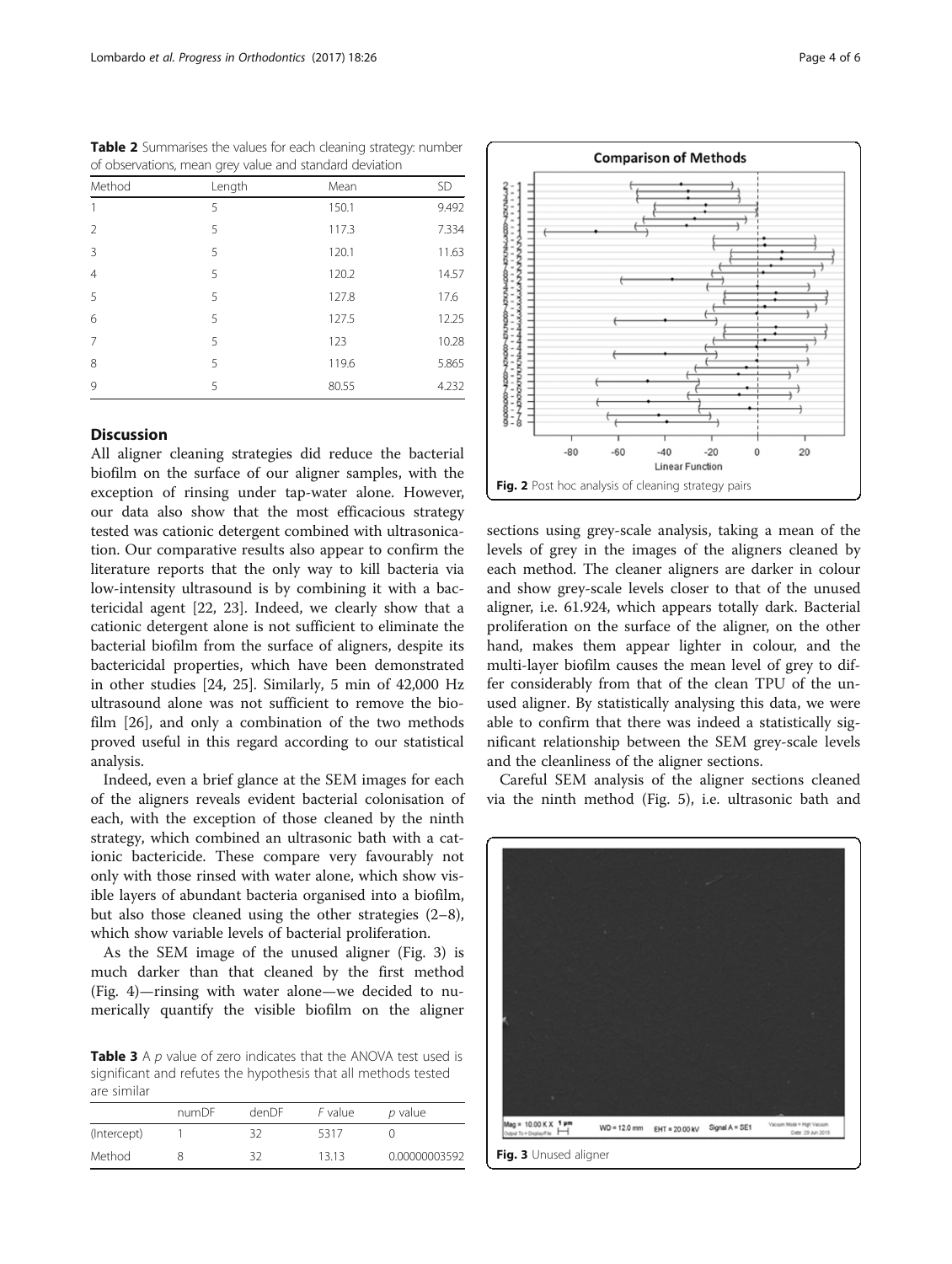<span id="page-4-0"></span>

cationic detergent, reveal interesting points regarding their surface characteristics. The first is that the TPU material itself bears clear striations, an indication of its hydrophilic status [[25, 26\]](#page-5-0), and its absorption of water. The second visible feature is related to the method of cleaning used; the surface of the aligner bears signs of pitting. This is likely an effect of ultrasonic cavitation and is visible thanks to the lack of bacterial proliferation. It demonstrates that the mechanical turbulence generated by the acoustic waves, the continual formation and rupture of tiny bubbles, releases sufficient energy to damage not only bacterial cell walls [\[27](#page-5-0)] but also the surface of thermoplastic polyurethane.

In order to directly compare these findings with those in the literature in any meaningful way, we would need to rely on studies conducted using the same methods for analysing the aligner surfaces and counting the bacterial colonies. However, there is great variability in the literature in terms of these factors, and in any case, our



Fig. 5 Aligner cleaned by method 9 shows clear signs of water absorption and ultrasonic cavitation

design prevented us from providing precise bacterial counts for comparison. Nevertheless, our findings generally confirm those of Torlak and Sert [[28](#page-5-0)] and Mermillod-Blondin et al. [\[29\]](#page-5-0) that the association between a germicidal detergent and ultrasonication is able to reduce the bacterial load on the surfaces analysed.

## Conclusions

Of the nine cleaning strategies examined, only that involving 5 min of ultrasound treatment at 42 kHz combined with a 0.3% solution of the germicidal cationic detergent benzalkonium chloride was statistically observed to be effective at removing the bacterial biofilm from the surface of used F22 TPU aligners [[18](#page-5-0), [19\]](#page-5-0) ( $p < 0.05$ ).

#### Funding

There are no sponsors for this study. The research is funded by its own means of the researchers.

#### Authors' contributions

Conception and design of study: SG; LL. Acquisition of data: MM, CF. Analysis and/or interpretation of data: FC, SGA, GS. Drafting the manuscript: CF, MM, LL. Revising the manuscript critically for important intellectual content: SG. Approval of the version of the manuscript to be published: GS, LL, MM, FC, SGA. Conception and design of study and acquisition of data: TO. All authors read and approved the final manuscript.

#### Ethics aproval and consent to participate

The protocol of the study was approved by the Director and Chairman of School of Orthodontics, University of Ferrara Prof., Giuseppe Siciliani.

#### Competing interests

The authors declare that they have no competing interests.

#### Publisher's Note

Springer Nature remains neutral with regard to jurisdictional claims in published maps and institutional affiliations.

#### Author details

<sup>1</sup>Postgraduate School of Orthodontics, University of Ferrara, Via Montebello 31, Ferrara 44100, Italy. <sup>2</sup>School of Orthodontics, University of Ferrara, Ferrara Italy. <sup>3</sup>School of Economics, Management and Statistics, University of Bologna, Piazza Scaravilli 2, Bologna 40121, Italy.

#### Received: 26 April 2017 Accepted: 23 June 2017 Published online: 11 September 2017

#### References

- 1. McDonald F, Cobourne M. Adult orthodontics: perils and pitfalls. Prog Orthod. 2007;8(2):308–13.
- 2. Wong BH. Invisalign A to Z. Am J Orthod Dentofacial Orthop. 2002;121(5):540–1.
- 3. Malik OH, McMullin A, Waring DT. Invisible orthodontics part 1: Invisalign.. Dent Update. 2013;40(3):203-4, 207-10, 213-5.
- 4. Guarneri, Lombardo, Gracco, Siciliani. Lo stato dell'arte del trattamento con allineatori. Dalla nascita ai sistemi più attuali. Ed. Martina. 2013.
- 5. Steinberg D, Eyal S. Initial biofilm formation of Streptococcus sobrinus on various orthodontics appliances. J Oral Rehabil. 2004;31(11):1041–5.
- 6. Eliades T, Eliades G, Athanasiou AE, Bradley TG. Surface characterization of retrieved NiTi orthodontic archwires. Eur J Orthod. 2000;22(3):317–26.
- 7. Karkhanechi M, Chow D, Sipkin J, Sherman D, Boylan RJ, Norman RG, Craig RG, Cisneros GJ. Periodontal status of adult patients treated with fixed buccal appliances and removable aligners over one year of active orthodontic therapy. Angle Orthod. 2013;83(1):146–51. doi:[10.2319/031212-217.1](http://dx.doi.org/10.2319/031212-217.1).
- 8. Marsh PD, Bradshaw DJ. Dental plaque as a biofilm. J Ind Microbiol. 1995;15(3): 169–75.